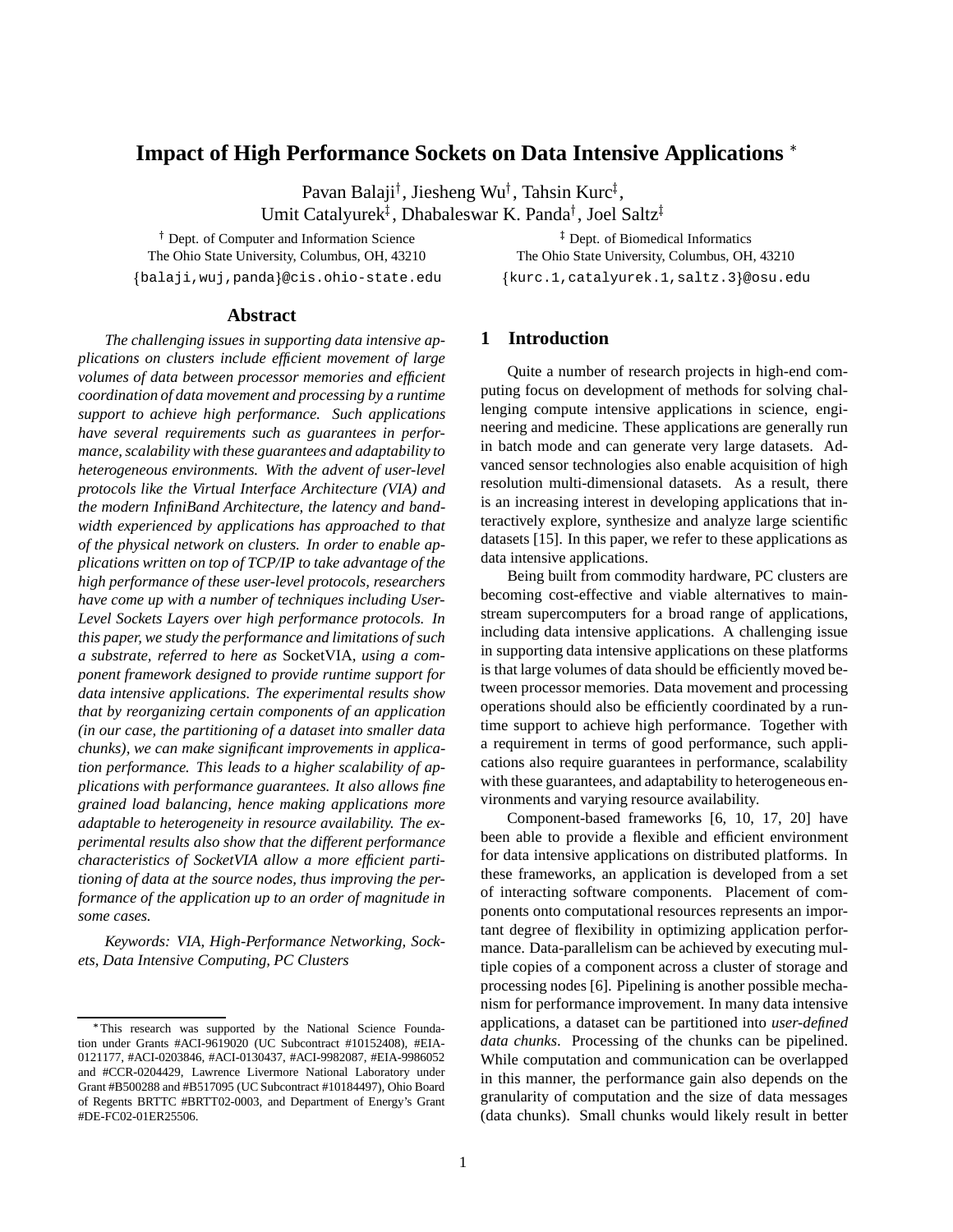load balance and pipelining, but a lot of messages are generated with small chunk sizes. Although large chunks would reduce the number of messages and achieve higher communication bandwidth, they would likely suffer from load imbalance and less pipelining.

With the advent of modern high speed interconnects such as GigaNet [11], Myrinet [7], Gigabit Ethernet [14], InfiniBand Architecture [2] and the Quadrics Network [19], the bottleneck in communication has shifted to the messaging software. This bottleneck has been attacked by researchers, leading to the development of low-latency and high-bandwidth user-level protocols [12, 13, 18]. Along with these research efforts, several industries have taken up the initiative to standardize high-performance userlevel protocols such as the Virtual Interface Architecture (VIA) [8, 12].

A number of applications have been developed on kernel-based protocols such as TCP/UDP using the sockets interface. To support such applications on high performance user-level protocols without any changes to the application itself, researchers have come up with a number of techniques. These techniques include user-level sockets layers over high performance protocols [3, 16, 21]. Applications written using kernel-based sockets layers are often developed keeping the communication performance of TCP/IP in mind. High performance substrates, on the other hand, have different performance characteristics compared to kernel-based sockets layers. This becomes a fundamental bottleneck in the performance such high performance substrates are able to deliver. However, changing some components of an application, such as the size of the data chunks that make up the dataset, allows the applications to take advantage of the performance characteristics of high performance substrates making them more scalable and adaptable.

In this paper, we study the efficiency and limitations of such a substrate, referred to here as *S*ocketVIA, in terms of performance and the flexibility it allows, in the context of a component framework designed to provide runtime support for data intensive applications, called DataCutter [6]. In particular, we investigate answers to the following questions:

- *Can a high performance substrate allow the implementation of a scalable interactive data-intensive application with performance guarantees to the end user?*
- *Can a high performance substrate improve the adaptability of data-intensive applications to heterogeneous environments?*

Our experimental results show that by reorganizing certain components of the applications, significant improvements in performance can be obtained. This leads to higher scalability of applications with performance guarantees. It also enables fine grained load balancing, thus making applications more adaptable to heterogeneous environments and varying resource availability.

The rest of the paper is organized as follows. In Section 2, we give an overview of data intensive applications. In Section 3, we talk about the performance issues in designing runtime support for data intensive applications. The software infrastructure used in the experiments is described in Section 4. We present some experimental results in Section 5, and conclude the paper in Section 6.

## **2 Overiew of Data Intensive Applications**

As processing power and capacity of disks continue to increase, the potential for applications to create and store multi-gigabyte and multi-terabyte datasets is becoming more feasible. Increased understanding is achieved through running analysis and visualization codes on the stored data. For example, interactive visualization relies on our ability to gain insight from looking at a complex system. Thus, both data analysis and visual exploration of large datasets play an increasingly important role in many domains of scientific research. We refer here to applications that interactively query and analyze large scientific datasets as data-intensive applications.

An example of data-intensive applications is digitized microscopy. We use the salient characteristics of this application as a motivating scenario and a case study in this paper. The software support required to store, retrieve, and process digitized slides to provide interactive response times for the standard behavior of a physical microscope is a challenging issue [1, 9]. The main difficulty stems from handling of large volumes of image data, which can range from a few hundreds of Megabytes to several Gigabytes per image. At a basic level, the software system should emulate the use of a physical microscope, including continuously moving the stage and changing magnification. The processing of client queries requires projecting high resolution data onto a grid of suitable resolution and appropriately composing pixels mapping onto a single grid point.

Consider a visualization server for digitized microscopy. The client to this server can generate a number of different types of requests. The most common ones are *complete update queries*, by which a completely new image is requested, and *partial update query*, by which the image being viewed is moved slightly or zoomed into. The server should be designed to handle both types of queries.

Processing of data in applications that query and manipulate scientific datasets can often be represented as an acyclic, coarse grain data flow, from one or more data sources (e.g., one or more datasets distributed across storage systems) to processing nodes to the client. For a given query, first the data of interest is retrieved from the corresponding datasets. The data is then processed via a sequence of operations on the processing nodes. For example, in the digitized microscopy application, the data of interest is processed through *Clipping*, *Subsampling*, *Viewing* operations [5, 6]. Finally, the processed data is sent to the client.

Data forming parts of the image are stored in the form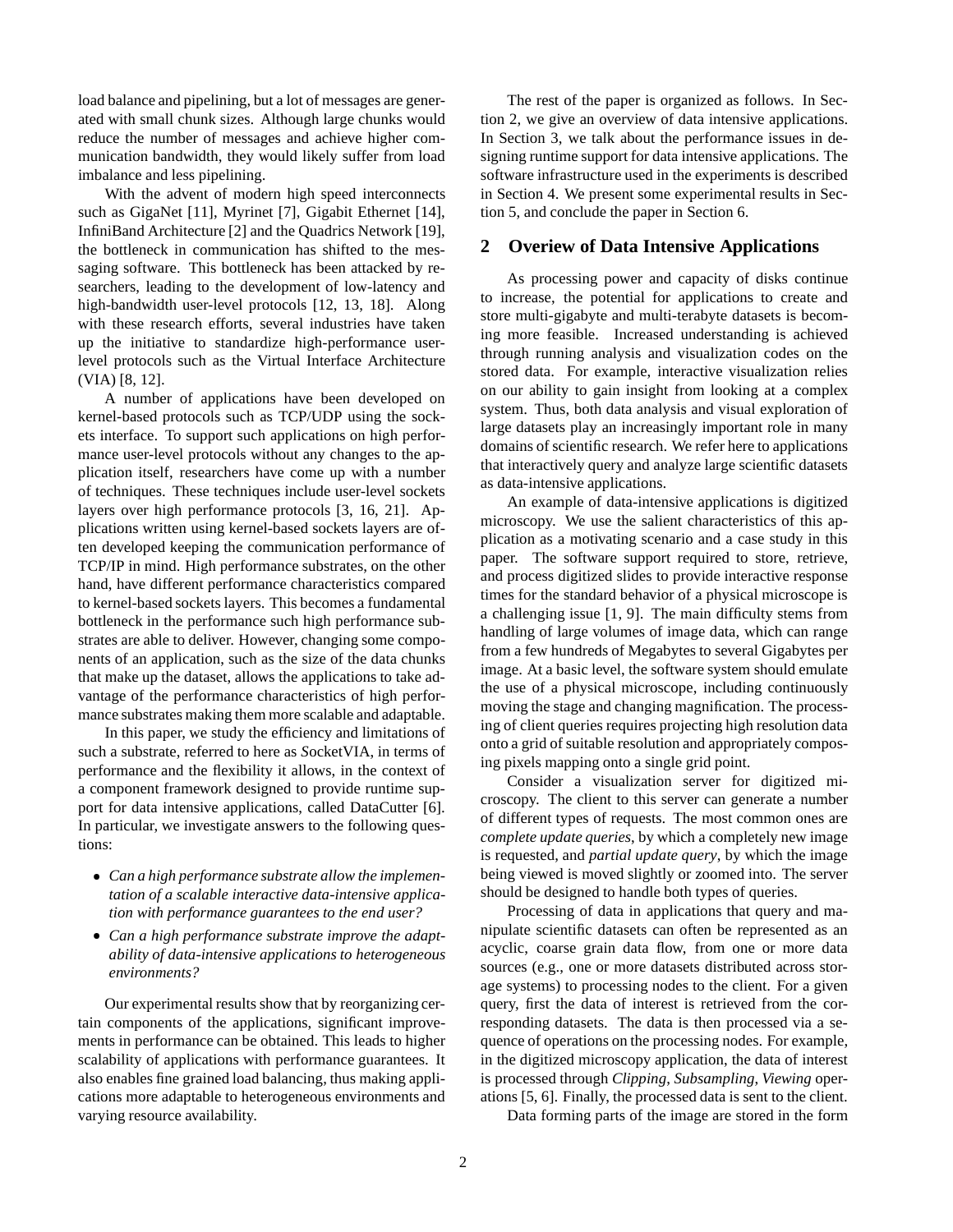of blocks or data chunks for indexing reasons, requiring the entire block to be fetched even when only a part of the block is required. Figure 1 shows a complete image being made up of a number of blocks. As seen in the figure, a partial update query (the rectangle with dotted lines in the figure) may require only part of a block. Therefore, the size and extent of a block affect the amount of unnecessary data retrieved and communicated for queries.



**Figure 1. Partitioning of a complete image into blocks. A partial query (rectangle with dotted lines) requires only a part of a block.**

## **3 Performance Issues in Runtime Support for Data Intensive Applications**

#### **3.1 Basic Performance Considerations**

For data-intensive applications, performance can be improved in several ways. First, datasets can be declustered across the system to achieve parallelism in I/O when retrieving the data of interest for a query. With good declustering, a query will hit as many disks as possible. Second, the computational power of the system can be efficiently used if the application can be designed to exploit data parallelism for processing the data. Another factor that can improve the performance, especially in interactive exploration of datasets, is *pipelined* execution. By dividing the data into chunks and pipelining the processing of these chunks, the overall execution time of the application can be decreased. In many applications, pipelining also provides a mechanism to gradually create the output data product. In other words, the user does not have to wait for the processing of the query to be completed; partial results can be gradually generated. Although this may not actually reduce the overall response time, such a feature is very effective in an interactive setting, especially if the region of interest moves continuously.

## **3.2 Message Granularity vs. Performance Guarantee**

The granularity of the work and the size of data chunks affects the performance of pipelined execution. The chunk size should be carefully selected by taking into account the network bandwidth and latency (the time taken for the transfer of a message including the protocol processing overheads at the sender and the receiver ends). As the chunk size increases, the number of messages required to transfer the data of interest decreases. In this case, bandwidth becomes more important than latency. However, with a bigger chunk size, processing time per chunk also increases. As a result, the system becomes less responsive, i.e., the frequency of partial/gradual updates decreases. On the other hand, if the chunk size is small, the number of messages increases. As a result, latency may become a dominant factor in the overall efficiency of the application. Also, smaller chunks can result in better load balance among the copies of application components, but communication overheads may offset the performance gain.

Having large blocks allows a better response time for a complete update query due to improved bandwidth. However, during a partial update query, this would result in more data being fetched and eventually being wasted. On the other hand, with small block size, a partial update query would not retrieve a lot of unnecessary data, but a complete update query would suffer due to reduced bandwidth.

In addition to providing a higher bandwidth and lower latency, high performance substrates have other interesting features as demonstrated in Figures 2(a) and 2(b). Figure 2(a) shows that high performance substrates achieve a required bandwidth at a much lower message size compared to kernel-based sockets layers such as TCP/IP. For instance, for attaining bandwidth 'B', kernel-based sockets need a message size of U1 bytes, whereas high performance substrates require a lower message size of U2 bytes. Using this information in Figure 2(b), we observe that high performance substrates result in lower message latency (from L1 to L2) at a message size of U1 bytes. We also observe that high performance substrates can use a message size of U2 bytes (from Figure  $2(a)$ ), hence further reducing the latency (from L2 to L3) and resulting in better performance.

### **3.3 Heterogeneity and Load Balancing**

Heterogeneity arises in several situations. First, the hardware environment may consist of machines with different processing power and memory capacity. Second, the resources can be shared by other applications. As a result, the availability of resources such as CPU and memory can vary dynamically. In such cases, the application should be structured to accommodate the heterogeneous nature of the environment. The application should be optimized in its use of shared resources and be adaptive to the changes in the availability of the resources. This requires the application to employ adaptive mechanisms to balance the workload among processing nodes depending on the computation capabilities of each of them. A possible approach is to adaptively schedule data and application computations among processing nodes. The data can be broken up into chunks so as to allow pipelining of computation and communication. In addition, assignment of data chunks to processing units can be done using a demand-driven scheme (see Section 4.1) so that faster nodes can get more data to process. If a fast node becomes slower (e.g., due to pro-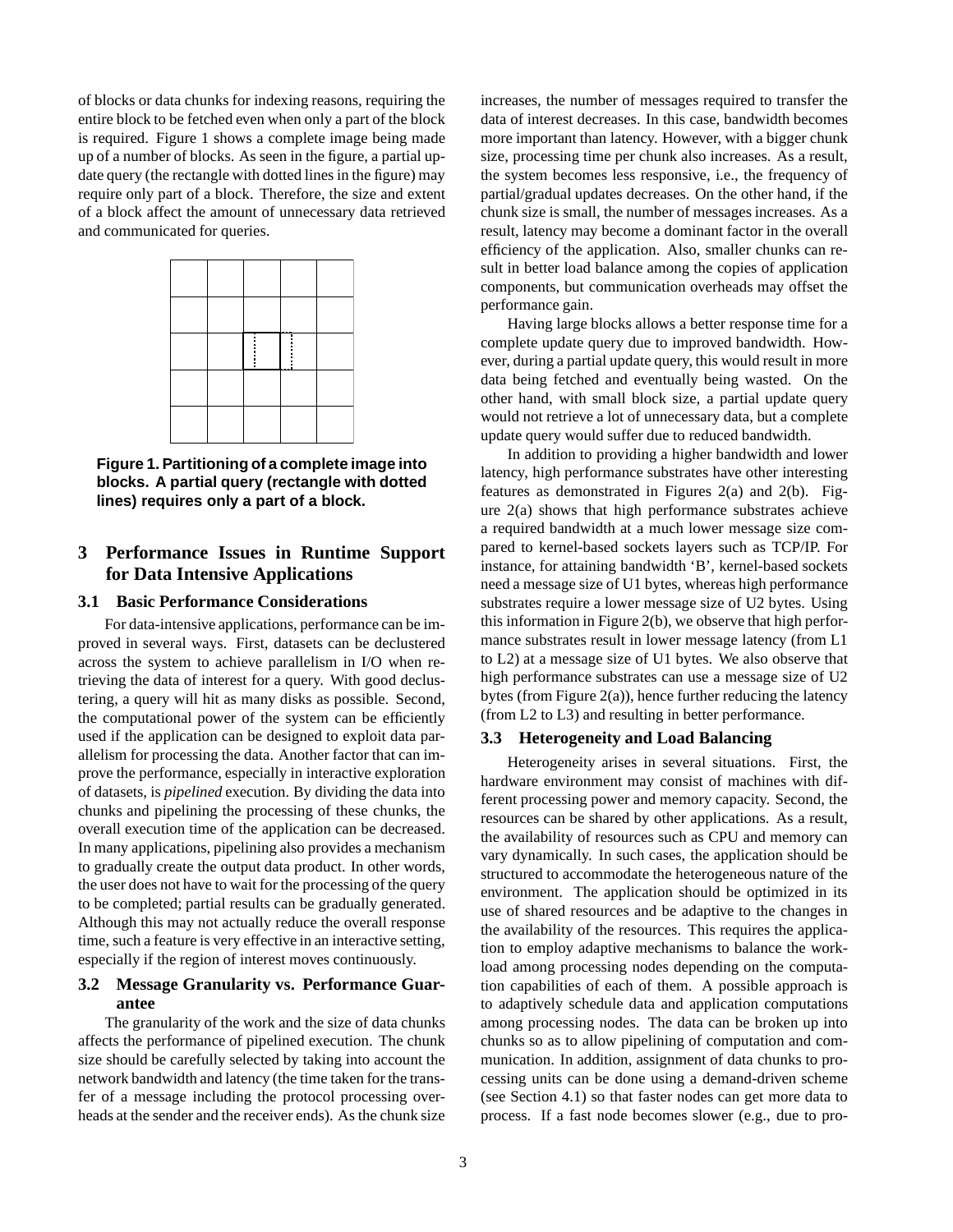

**Figure 2. (a) High Performance Substrates achieve a given bandwidth for a lower message size compared to Kernel-Based Sockets, (b) High Performance Substrates can achieve a direct and indirect improvement in the performance based on the application characteristics**

cesses of other applications), the underlying load balancing mechanism should be able to detect the change in resource availability quickly.

## **4 Software Infrastructure used for Evaluation**

In terms of application development and runtime support, component-based frameworks [6, 10, 17, 20] can provide an effective environment to address performance issues in data intensive applications. Components can be placed onto different computational resources, and task and data-parallelism can be achieved by pipelined execution of multiple copies of these components. Therefore, we use a component-based infrastructure, called DataCutter [6], which is designed to support data intensive applications in distributed environments. We also employ a high performance sockets interface, referred to here as SocketVIA, designed for applications written using TCP/IP to take advantage of the performance capabilities of VIA.

#### **4.1 DataCutter**

In this section we briefly describe the DataCutter framework [6]. DataCutter implements a filter-stream programming model for developing data-intensive applications. In this model, the application processing structure is implemented as a set of components, referred to as *filters*, that exchange data through a *stream* abstraction. The interface for a *filter*, consists of three functions: (1) an initialization function (*init*), in which any required resources such as memory for data structures are allocated and initialized, (2) a processing function (*process*), in which user-defined operations are applied on data elements, and (3) a finalization function (*finalize*), in which the resources allocated in *init* are released.

Filters are connected via *logical streams*. A *stream* denotes a uni-directional data flow from one filter (i.e., the producer) to another (i.e., the consumer). A filter is required to read data from its input streams and write data to its output streams only. We define a *data buffer* as an array of data elements transferred from one filter to another. The original implementation of the logical stream delivers data in fixed size buffers, and uses TCP for point-to-point stream communication.

The overall processing structure of an application is realized by a *filter group*, which is a set of filters connected through logical streams. When a filter group is instantiated to process an application query, the runtime system establishes socket connections between filters placed on different hosts before starting the execution of the application query. Filters placed on the same host execute as separate threads. An application query is handled as a *unit of work* (UOW) by the filter group. An example is a visualization of a dataset from a viewing angle. The processing of a UOW can be done in a pipelined fashion; different filters can work on different data elements simultaneously. Processing of a UOW starts when the filtering service calls the filter **init** function, which is where any required resources such as memory can be pre-allocated. Next the **process** function is called to read from any input streams, work on the data buffers received, and write to any output streams. A special marker is sent by the runtime system after the last buffer to mark the end for the current UOW (see Figure 3(a)). The **finalize** function is called after all processing is completed for the current UOW, to allow release of allocated resources such as scratch space. The interface functions *may* be called again to process another UOW.

The programming model provides several abstractions to facilitate performance optimizations. A *transparent filter copy* is a copy of a filter in a filter group (see Figure 3(b)). The filter copy is transparent in the sense that it shares the same *logical* input and output streams of the original filter. A transparent copy of a filter can be made if the semantics of the filter group are not affected. That is, the output of a unit of work should be the same, regardless of the number of transparent copies. The transparent copies enable dataparallelism for execution of a single query, while multiple filter groups allow concurrency among multiple queries.

The filter runtime system maintains the illusion of a single logical point-to-point stream for communication be-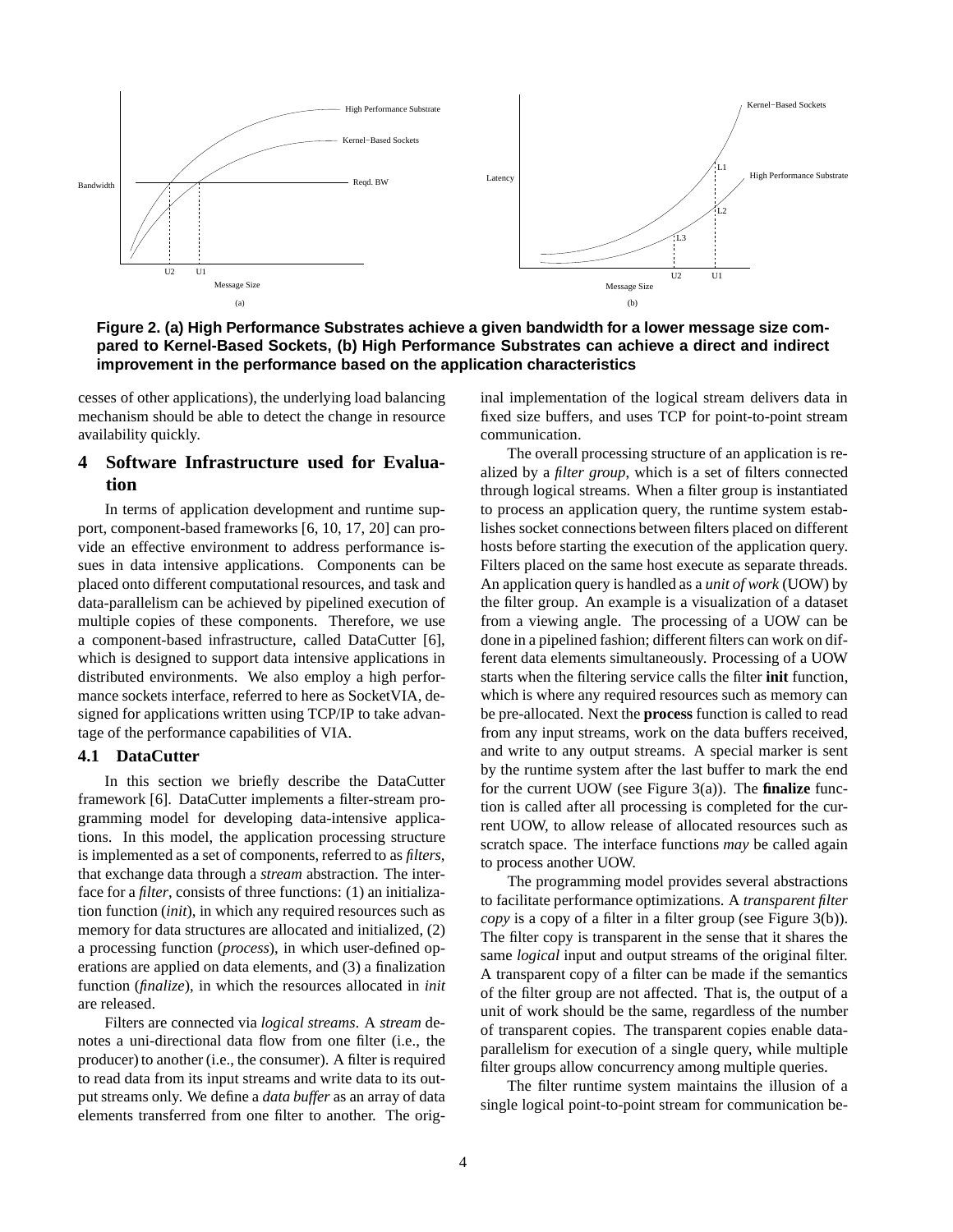

**Figure 3. DataCutter stream abstraction and support for copies. (a) Data buffers and end-of-work markers on a stream. (b) P,F,C filter group instantiated using transparent copies.**

tween a logical producer filter and a logical consumer filter. It is responsible for scheduling elements (or buffers) in a data stream among the transparent copies of a filter. For example, in Figure 3(b), if copy  $P_1$  issues a buffer write operation to the logical stream that connects filter  $P$  to filter  $F$ , the buffer can be sent to the copies on  $host_3$  or  $host_4$ . For distribution between transparent copies, the runtime system supports a Round-Robin (RR) mechanism and a Demand Driven (DD) mechanism based on the buffer consumption rate. DD aims at sending buffers to the filter that would process them fastest. When a consumer filter starts processing of a buffer received from a producer filter, it sends an acknowledgment message to the producer filter to indicate that the buffer is being processed. A producer filter chooses the consumer filter with the minimum number of unacknowledged buffers to send a data buffer to, thus achieving a better balancing of the load.

#### **4.2 SocketVIA**

Inspite of the development of low-latency and highbandwidth user-level protocols, a large number of applications have been developed previously on kernel-based protocols such as TCP and UDP. Some of these applications took years to develop. Trying to rewrite these applications on user-level protocols is highly time-consuming and impractical. On the other hand, the sockets interface is widely used by a variety of applications written on protocols such as TCP and UDP.

The cLAN network is a hardware implementation of the Virtual Interface Architecture (VIA). There are two typical socket implementations on the cLAN network. One is to keep the legacy socket, TCP/UDP and IP layers unchanged, while one additional layer is introduced to bridge the IP layer and the kernel level VI layer. The LANE (LAN Emulator) implementation of the socket layer is such an implementation using an IP-to-VI layer [12]. Due to the system call overhead (including the kernel-context switch, flushing of the cache, flushing of the TLB, bottom-half handlers, etc) and multiple copies involved in this implementation, applications using LANE have not been able to take complete advantage of the high performance provided by the underlying network. Another type of socket implementation on the cLAN network is to provide socket interface using a

user-level library based on the user-level VIA primitives. Our implementation falls into this category. We refer to our sockets layer as *SocketVIA* in the rest of this paper. Since the implementation of SocketVIA is not the main focus of the paper, we just present the micro-benchmark results for our sockets layer in the next section. For other details related to the design and implementation of SocketVIA, we refer the reader to [4].

#### **5 Performance Evaluation**

In this paper, we present two groups of results. First, we look at the peak performance delivered by SocketVIA in the form of latency and bandwidth micro-benchmarks. Second, we examine the direct and indirect impacts on the performance delivered by the substrate on applications implemented using DataCutter in order to evaluate both latency and bandwidth aspects in a controlled way. The experiments were carried out on a PC cluster which consists of 16 Dell Precision 420 nodes connected by GigaNet cLAN and Fast Ethernet. We use cLAN 1000 Host Adapters and cLAN5300 Cluster switches. Each node has two 1GHz Pentium III processors, built around the Intel 840 chipset, which has four 32-bit 33-MHz PCI slots. These nodes are equipped with 512MB of SDRAM and 256K L2-level cache. The Linux kernel version is 2.2.17.

## **5.1 Micro-Benchmarks**

Figure 4(a) shows the latency achieved by our substrate compared to that achieved by the traditional implementation of sockets on top of TCP and a direct VIA implementation (base VIA). Our sockets layer gives a latency of as low as  $9.5\mu s$ , which is very close to that given by VIA. Also, it is nearly a factor of five improvement over the latency given by the traditional sockets layer over TCP/IP.

Figure 4(b) shows the bandwidth achieved by our substrate compared to that of the traditional sockets implementation and base cLAN VIA implementation. SocketVIA achieves a peak bandwidth of 763Mbps compared to 795Mbps given by VIA and 510Mbps given by the traditional TCP implementation; an improvement of nearly 50%.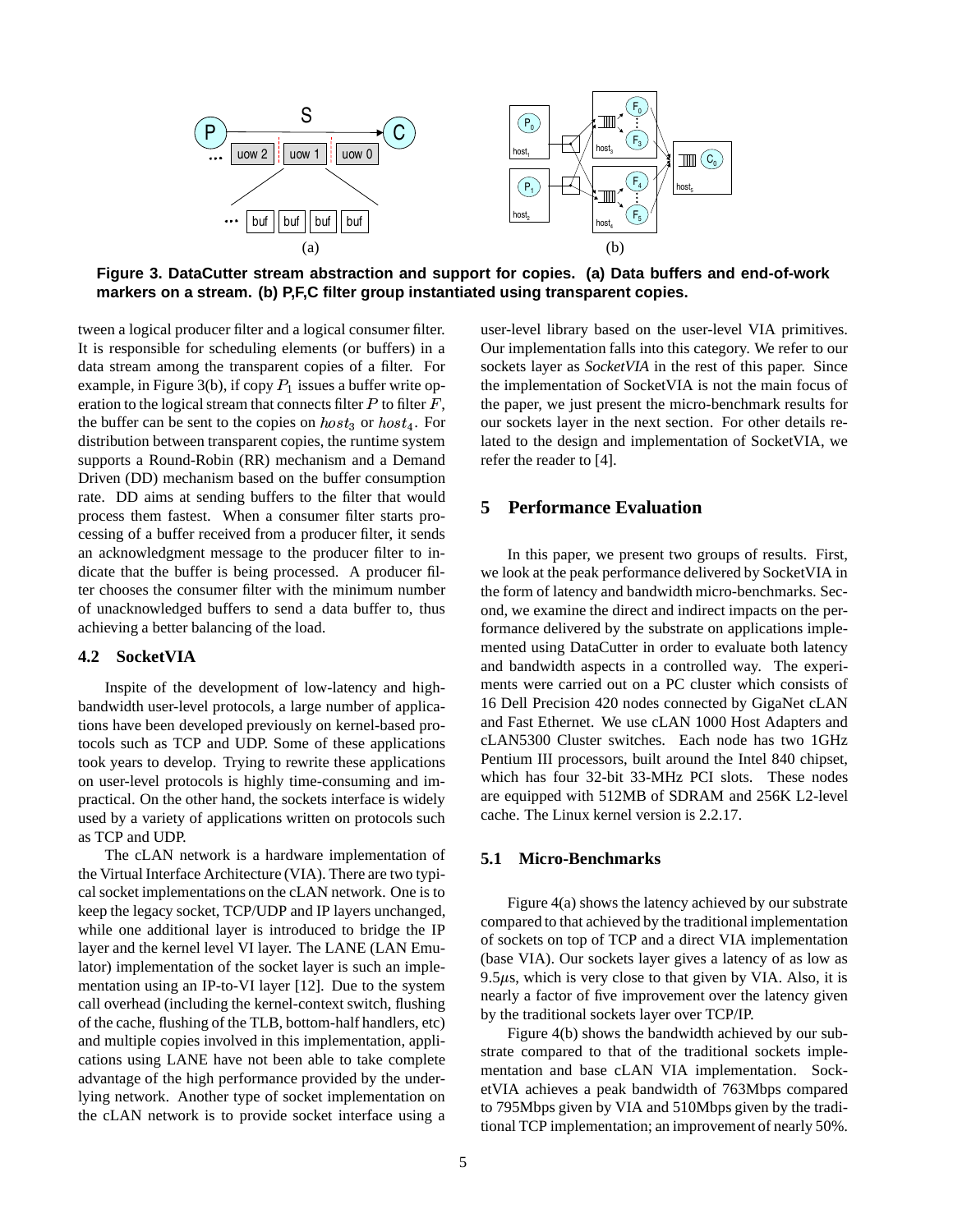

**Figure 4. Micro-Benchmarks (a) Latency, (b) Bandwidth**

#### **5.2 Application Performance and Behavior**

#### **5.2.1 Experimental Setup**

In these experiments, we used two kinds of applications. The first application emulates a visualization server. This application uses a 4-stage pipeline with a visualization filter at the last stage. Also, we executed three copies of each filter in the pipeline to improve the end bandwidth (Figure 5). The user visualizes an image at the visualization node, on which the visualization filter is placed. The required data is fetched from a data repository and passed onto other filters, each of which is placed on a different node in the system, in the pipeline.

Each image viewed by the user requires 16MB of data to be retrieved and processed. This data is stored in the form of chunks with pre-defined size, referred to here as the distribution block size. For a typical distribution block size, a complete image is made up of several blocks (Figure 1). When the user asks for an update to an image (partial or complete), the corresponding chunks have to be fetched. Each chunk is retrieved as a whole, potentially resulting in some additional unnecessary data to be transferred over the network.



**Figure 5. Guarantee Based Performance Evaluation: Experimental Setup**

Two kinds of queries were emulated. The first query is a complete update or a request for a new image. This requires all the blocks corresponding to the query to be fetched. This kind of update is bandwidth sensitive and having a large block size would be helpful. Therefore, as discussed in the earlier sections, for allowing a certain update rate for the complete update queries, a certain block size (or larger) has to be used.

The second query is a partial update. This type of query is executed when the user moves the visualization

window by a small amount, or tries to zoom into the currently viewed image. A partial update query requires only the excess blocks to be fetched, which is typically a small number compared to the number of blocks forming the complete image. This kind of update is latency sensitive. Also, the chunks are retrieved as a whole. Thus, having small blocks would be helpful.

In summary, if the block size is too large, the partial update will likely take long time, since the entire block is fetched even if a small portion of one block is required. However, if the block size is too small, the complete update will likely take long time, since many small blocks will need to be retrieved. Thus, for an application which allows both kinds of queries, there would be a performance tradeoff between the two types of queries. In the following experiments, we show the improved scalability of the application with socketVIA compared to that of TCP with performance guarantees for each kind of update. The results are presented in section 5.2.2.

The second application we look at is a software loadbalancing mechanism such as the one used by DataCutter. When data is processed by a number of nodes, perfect pipelining is achieved when the time taken by the loadbalancer to send one block of the message to the computing node is equal to the time taken by the computing node to process it. In this application, typically the block size is chosen so that perfect pipelining is achieved in computation and communication. However, the assumption is that the computation power of the nodes does not change during the course of the application run. In a heterogeneous, dynamic environment, this assumption does not hold. In our experiments, in a homogeneous setting, perfect pipelining is achieved at 16KB and 2KB for TCP/IP and VIA, respectively. This means that the block size required in TCP/IP is significantly larger than that in VIA. However, on heterogeneous networks, when a block size is too large, a mistake by a load balancer (sending the data block to a slow node) may become too costly (Figure 6). Performance impact with such heterogeneity is presented in section 5.2.3.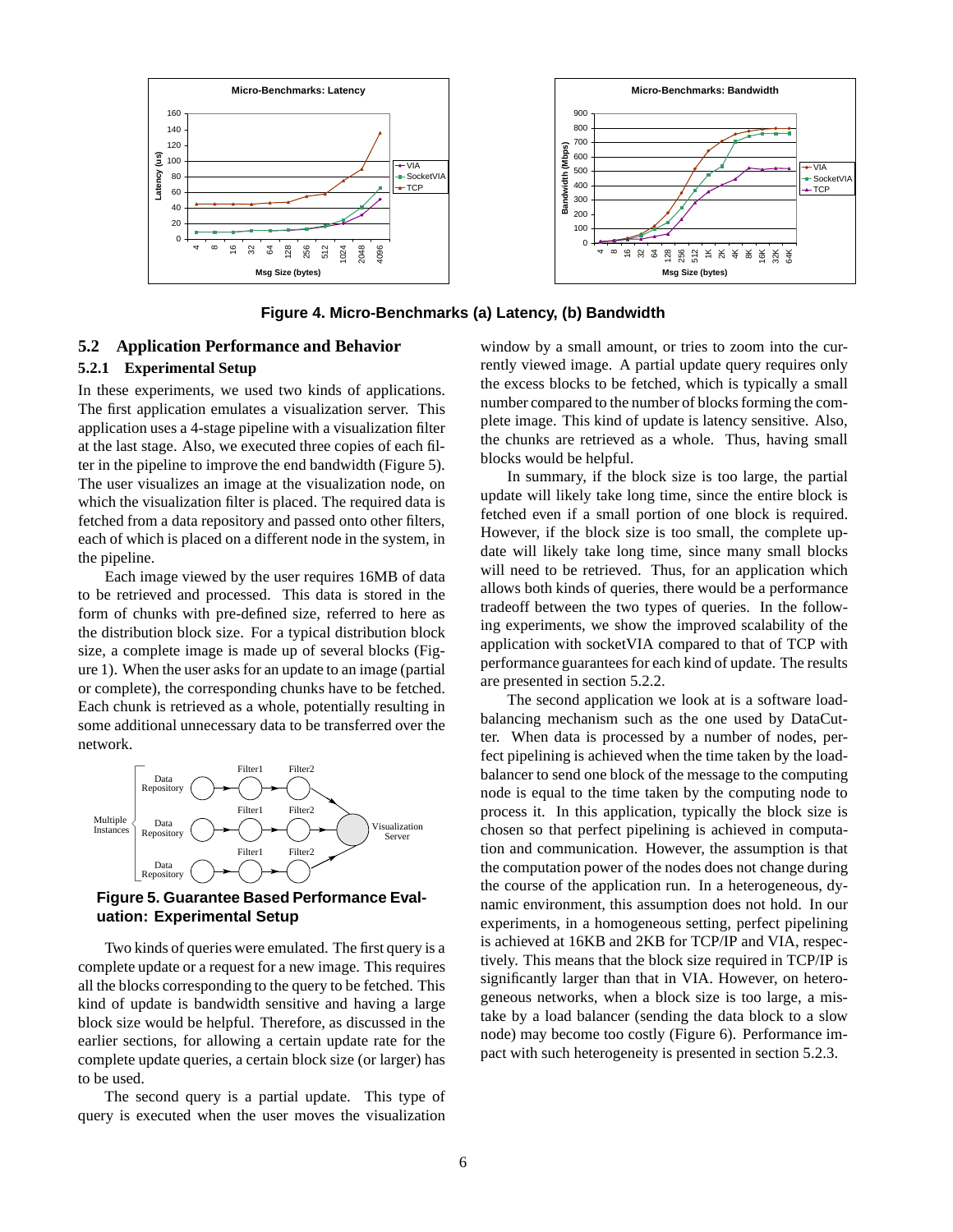

**Figure 7. Effect of High Performance Sockets on Average Latency with guarantees on Updates per Second for (a) No Computation Cost and (b) Linear Computation Cost**



## **Figure 6. Effect of Heterogeneous Clusters: Experimental Setup**

**5.2.2 Guarantee based Performance Evaluation**

**Effect on Average Latency with guarantees on Updates per Second:** In the first set of experiments, the user wants to achieve a certain frame rate (i.e., the number of new images generated or full updates done per second). With this constraint, we look at the average latency observed when a partial update query is submitted. Figures 7(a) and 7(b) show the performance achieved by the application. For a given frame rate for new images, TCP requires a certain message size to attain the required bandwidth. With data chunking done to suit this requirement, the latency for a partial update using TCP would be the latency for this message chunk (depicted as legend 'TCP'). With the same chunk size, SocketVIA inherently achieves a higher performance (legend 'SocketVIA'). However, SocketVIA requires a much smaller message size to attain the bandwidth for full updates. Thus, by repartitioning the data by taking SocketVIA's latency and bandwidth into consideration, the latency can be further reduced (legend 'SocketVIA (with DR)'). Figure 7(a) shows the performance with no computation. This experiment emphasizes the actual benefit obtained by using SocketVIA, without being affected by the presence of computation costs at each node. We observe, here, that TCP cannot meet an update constraint greater than 3.25 full updates per second. However, SocketVIA (with DR) can still achieve this frame rate without much degradation in the performance. The results obtained in this experiment show an improvement of more than 3.5 times without any repartitioning and more than 10 times with repartitioning of data. In addition to socketVIA's inherently improving the performance of the application, reorganizing some components of the application (the block size in this case) allows the application to gain significant benefits not only in performance, but also in scalability with performance guarantees.

Figure 7(b) depicts the performance with a computation cost that is linear with message size in the experiments. We timed the computation required in the visualization part of a digitized microscopy application, called Virtual Microscope [9], on DataCutter and found it to be 18ns per byte of the message. Applications such as these involving browsing of digitized microscopy slides have such low computation costs per pixel. These are the applications that will benefit most from low latency and high bandwidth substrates. So we have focused on such applications in this paper.

In this experiment, even SocketVIA (with DR) is not able to achieve an update rate greater than 3.25, unlike the previous experiment. The reason for this is that the bandwidth given by SocketVIA is bounded by the computation costs at each node. For this experiment, we observe an improvement of more than 4 and 12 times without and with repartitioning of data, respectively.

**Effect on Updates per Second with Latency Guarantees:** In the second set of experiments, we try to maximize the number of full updates per second when a particular latency is targeted for a partial update query. Figures 8(a) and 8(b) depict the performance achieved by the application. For a given latency constraint, TCP cannot have a block size greater than a certain value. With data chunking done to suit this requirement, the bandwidth it can achieve is quite limited as seen in the figure under legend 'TCP'. With the same block size, SocketVIA achieves a much better performance, shown by legend 'SocketVIA'. However, a re-chunking of data that takes the latency and bandwidth of SocketVIA into consideration results in a much higher performance, as shown by the performance numbers for 'SocketVIA (with DR)'. Figure 8(a) gives the performance with no computation, while computation cost, which varies linearly with the size of the chunk, is introduced in the experiments for Figure 8(b). With no computation cost, as the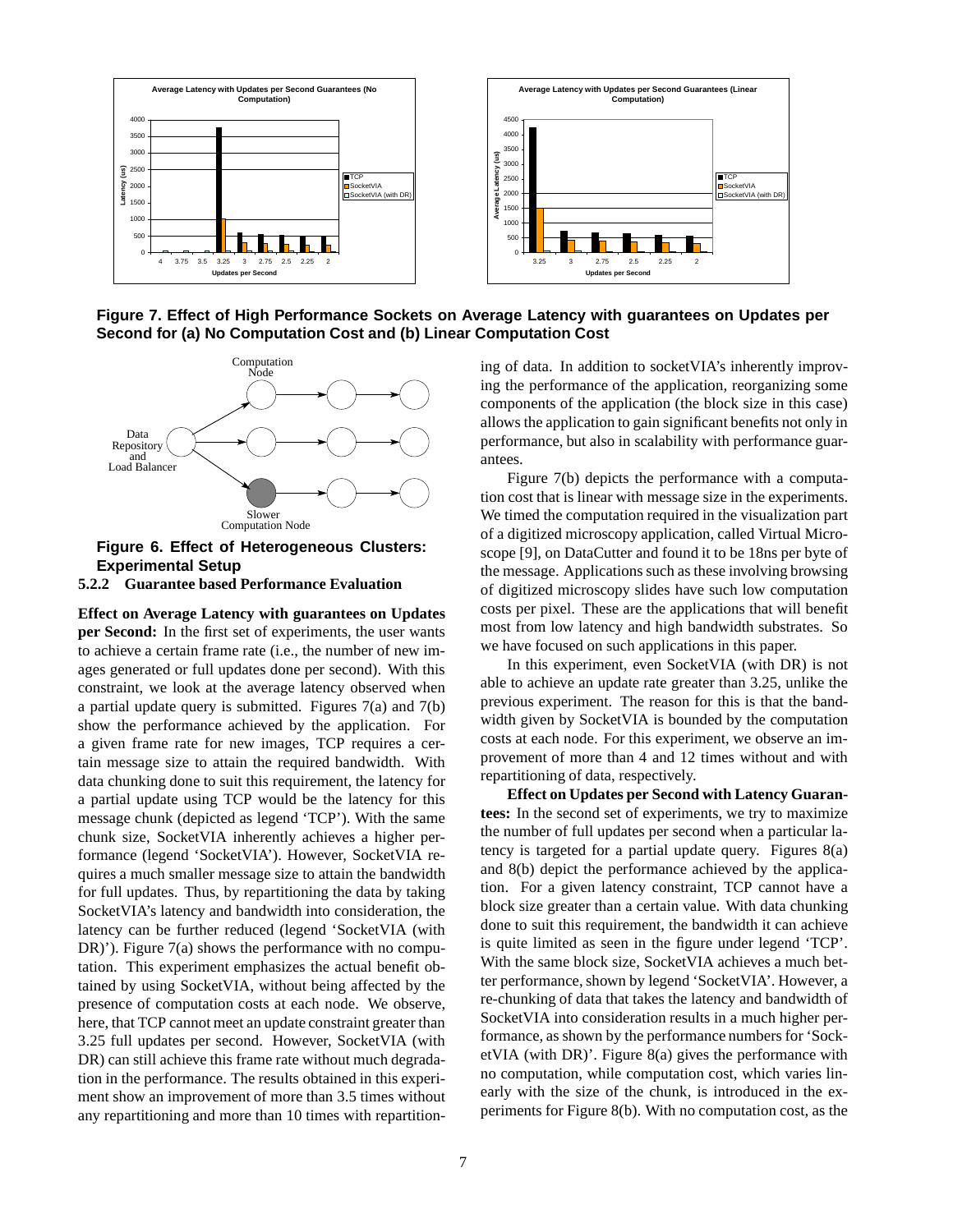

## **Figure 8. Effect of High Performance Sockets on Updates per Second with Latency Guarantees for (a) No Computation Cost and (b) Linear Computation Cost**

latency constraint becomes as low as  $100\mu s$ , TCP drops out. However, SocketVIA continues to give a performance close to the peak value. The results of this experiment show an improvement of more than 6 times without any repartitioning of data, and more than 8 times with repartitioning of data. With a computation cost, we see that for a large latency guarantee, TCP and SocketVIA perform very closely. The reason for this is the computation cost in the message path. With a computation cost of 18ns per byte, processing of data becomes a bottleneck with VIA. However, with TCP, the communication is still the bottleneck. Because of the same reason, unlike TCP, the frame rate achieved by SocketVIA does not change very much as the requested latency is decreased. The results for this experiment show a performance improvement of up to 4 times.

**Effect of Multiple queries on Average Response Time:** In the third set of experiments, we consider a model where there is a mixture of two kinds of queries. The first query type is a zoom or a magnification query, while the second one is a complete update query. The first query covers a small region of the image, requiring only 4 data chunks to be retrieved. However, the second query covers the entire image, hence all the data chunks should be retrieved and processed. Figures  $9(a)$  and  $9(b)$  display the average response time to queries. The x-axis shows the fraction of queries that correspond to the second type. The remaining fraction of queries correspond to the first type. The volume of data chunks accessed for each query depends on the partitioning of the dataset into data chunks. Since the fraction of queries of each kind may not be known a priori, we analyze the performance given by TCP and SocketVIA with different partition sizes. If the dataset is not partitioned into chunks, a query has to access the entire data, so the timings do not vary with varying fractions of the queries. The benefit we see for SocketVIA compared to TCP is just the inherent benefit of SocketVIA and has nothing to do with the partition sizes. However, with a partitioning of the dataset into smaller chunks, the rate of increase in the response time is very high for TCP compared to SocketVIA. Therefore, for any given average response time, SocketVIA can tolerate a higher variation in the fraction of different query types than TCP. For example, for an average response time of 150ms and 64 partitions per block, TCP can support a variation from 0% to 60% (percentage of the complete update queries), but fails after that. However, for the same constraint, SocketVIA can support a variation from 0% to 90% before failing. This shows that in cases where the block size cannot be pre-defined, or just an estimate of the block size is available, SocketVIA can do much better.

#### **5.2.3 Effect of SocketVIA on Heterogeneous Clusters**

In the next few experiments, we analyze the effect of SocketVIA on a cluster with a collection of heterogeneous compute nodes. We emulate slower nodes in the network by making some of the nodes do the processing on the data more than once. For host-based protocols like TCP, a decrease in the processing speed would result in a degradation in the communication time, together with a degradation in the computation time. However, in these experiments, we assume that communication time remains constant and only the computation time varies.

**Effect of the Round-Robin scheduling scheme on Heterogeneous Clusters:** For this experiment, we examine the impact on performance of the round-robin (RR) buffer scheduling in DataCutter when TCP and SocketVIA are employed. In order to achieve perfect pipelining, the time taken to transfer the data to a node should be equal to the processing time of the data on each of the nodes. For this experiment, we have considered load balancing between the filters of the Visualization Application (the first nodes in the pipeline, Figure 6). The processing time of the data in each filter is linear with message size (18ns per byte of message). With TCP, a perfect pipeline was observed to be achieved by 16KB message. But, with SocketVIA, this was achieved by 2KB messages. Thus, load balancing can be done at a much finer granularity.

Figure 10 shows the amount of time the load balancer takes to react to the heterogeneity of the nodes, with increasing factor of heterogeneity in the network. The factor of heterogeneity is the ratio of the processing speeds of the fastest and the slowest processors. With TCP, the block size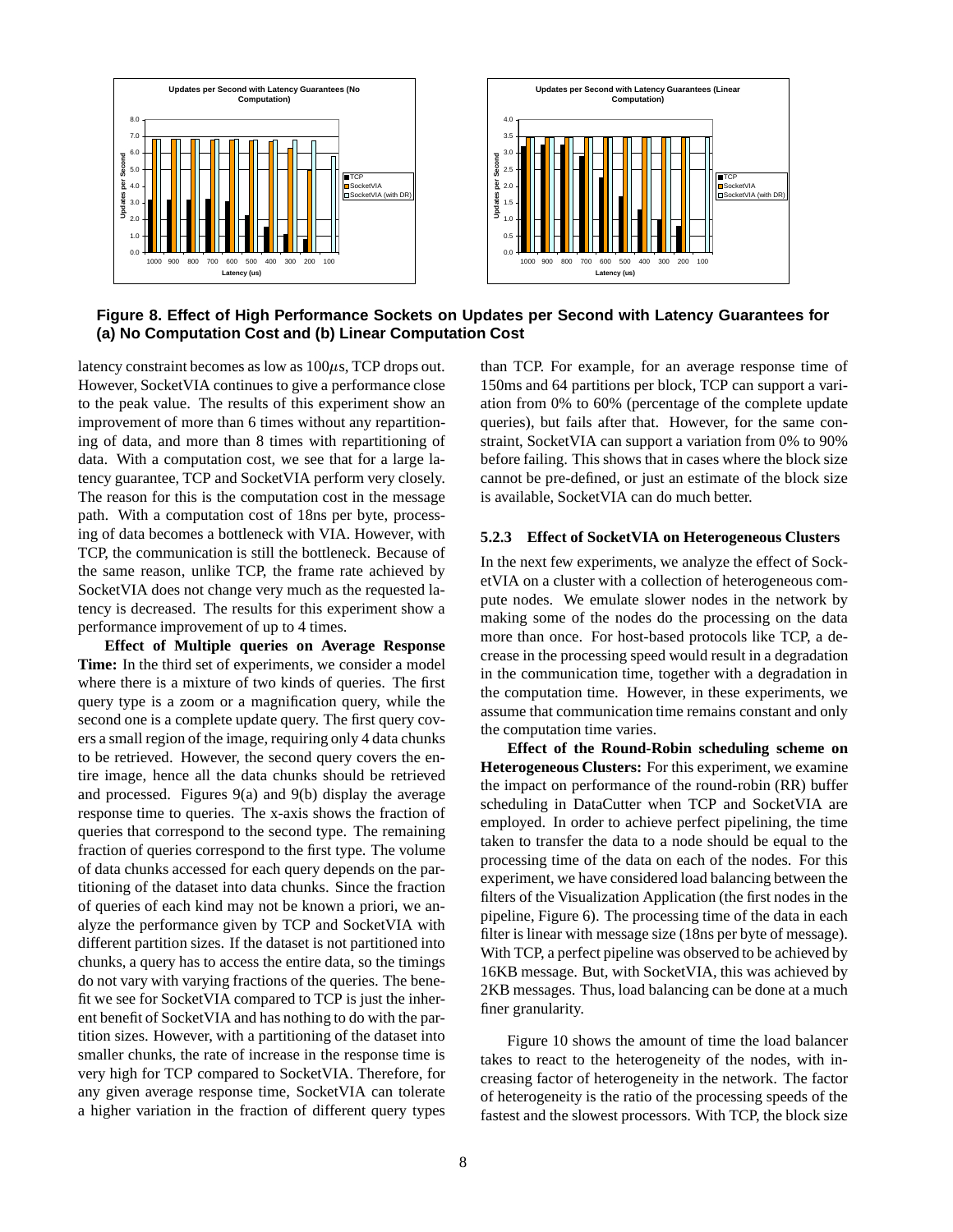

**Figure 9. Effect of High Performance Sockets on the Average Response Time of Queries for (a) No Computation Cost and (b) Linear Computation Cost**



**Figure 10. Effect of Heterogeneity in Processing Speed on Load Balancing using the Round-Robin Scheduling Scheme**

is large (16KB). So, when the load balancer makes a mistake (sends a block to a slower node), it results in the slow node spending a huge amount of time on processing this block. This increases the time the load balancer takes to realize its mistake. On the other hand, with SocketVIA, the block size is small. So, when the load balancer makes a mistake, the amount of time taken by the slow node to process this block is lesser compared to that of TCP. Thus the reaction time of the load balancer is lesser. The results for this experiment show that with SocketVIA, the reaction time of the load balancer decreases by a factor of 8 compared to TCP.

**Effect of the Demand-Driven scheduling scheme on Heterogeneous Clusters:** For this experiment, we examine the impact on performance of the demand-driven (DD) buffer scheduling in DataCutter when TCP and SocketVIA are employed. Due to the same reason as the Round-Robin scheduling (mentioned in the last subsection), a block size of 2KB was chosen for socketVIA and a block size of 16KB for TCP.

Figure 11 shows the execution time of the application. The node is assumed to get slow dynamically at times. The



**Figure 11. Effect of Heterogeneity in Processing Speed on Load Balancing using the Demand-Driven Scheduling Scheme**

probability of the node becoming slower is varied on the x-axis. So, a probability of 30% means that, 30% of the computation is carried out at a slower pace, and the remaining 70% is carried out at the original pace of the node. In Figure 11, the legend socket VIA(n) stands for the application running using socketVIA and a factor of heterogeneity of 'n'. The other legends are interpreted in a similar manner.

We observe that application performance using TCP is close to that of socketVIA. This is mainly because of the fact that demand-driven assignment of data chunks to consumers allows more work to be routed to less loaded processors. In addition, pipelining of data results in good overlap between communication and computation. Thus, our results show that if high-performance substrates are not available on a hardware configuration, applications should be structured to take advantage of pipelining of computations and dynamic scheduling of data. However, as our earlier results show, high-performance substrates are desirable for performance and latency guarantees.

### **6 Conclusions and Future Work**

Together with a pure performance requirements, data intensive applications have other requirements such as guar-